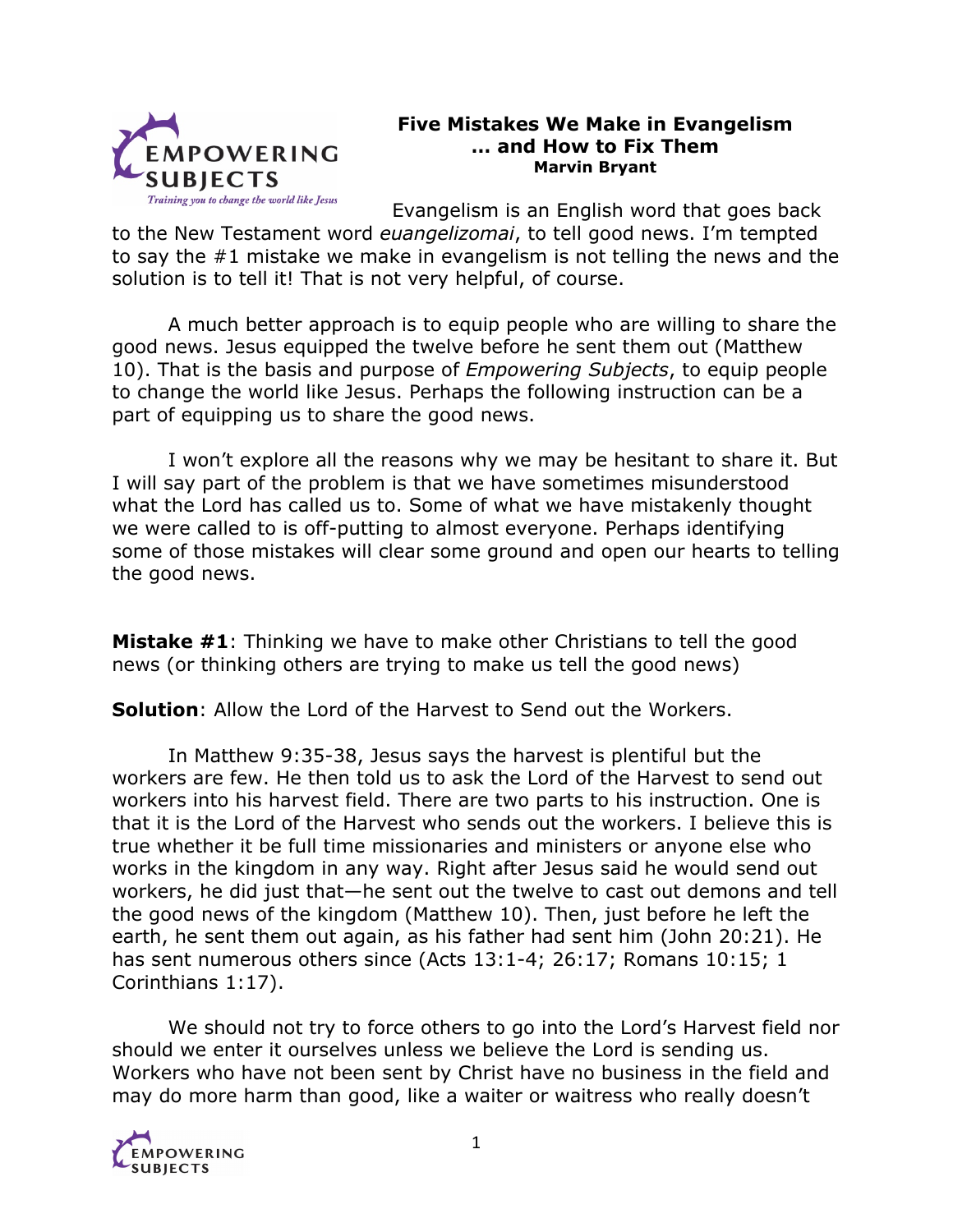want to be at work. Grasping this principle relieves pressure from those who have mistakenly usurped the Lord's task of getting workers. It also relieves pressure from those who may feel forced to work. The latter can relax, pray, listen, and learn, and discern whether the Lord is calling them to be workers.

The other part of Jesus' statement in Matthew 9:38, however, tells us we do have a role in increasing the number of workers. He wants us to ask him to send them out. The word here is not the usual one for prayer. Rather, this word means to beseech, implore, entreat. ESV translates the word "pray earnestly." If we want more workers, our part is to pray earnestly for them. I urge you to add this to your regular prayers.

We should note that some of those Jesus instructed to pray for workers in Matthew 9 are the very ones he sent out as workers in Matthew 10. When we pray for workers, we may be praying for ourselves. Also, when it becomes clear that the Lord wants to send someone out as a worker, equipping will also be needed (Matthew 10 again), although I doubt that either the twelve or we will feel fully prepared before we begin.

**Mistake #2**: Emphasizing the wrong part of the message

**Solution**: Emphasize that Christ is God's anointed King

When evangelicals tell the good news, it is very common for them to place the emphasis on grace, salvation, and forgiveness. In Churches of Christ, alternately, the emphasis is often how we respond to Christ, especially in baptism. All these things are indeed a part of the message, but I'm convinced that none of them are the real heart and center of the message.

Instead, the heart of the message is that Jesus is the King (or Christ, Messiah, Lord, Son of God). Detailed Scripture study is warranted here, but let me give two brief examples. In Acts 2, the first Christian sermon, Peter explains about the coming of the Spirit, tells about the ministry, death, and resurrection of Jesus, argues for the truth of the resurrection, and then in v. 36 reaches the climax of his sermon, introduced by "therefore." The conclusion he draws is that *God has made Jesus both Lord and Christ.* Forgiveness, salvation and baptism are mentioned later, but those are not the point to which Peter was driving. Rather, it was the identity of Jesus.

Similarly, the short summaries of preaching the good news throughout the book of Acts regularly state it in terms of Jesus being the Christ or Messiah (5:42; 8:5, 12; 9:20; 16:31; 17:2-3, 7; 18:5; cf. Mark 1:1;

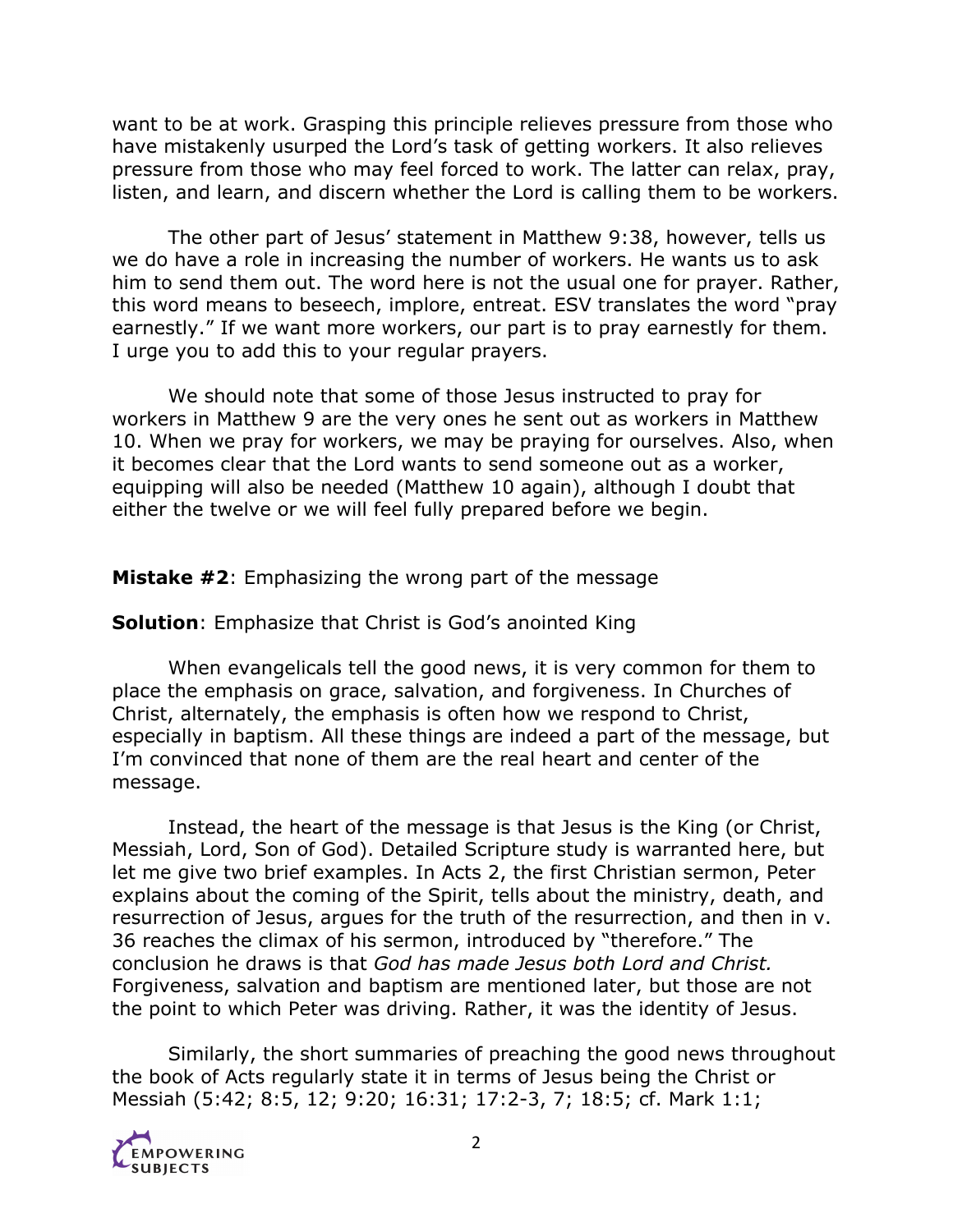Romans 1:1-4). Even the great summary of the gospel in 1 Corinthians 15:1-5 states it in terms of "Christ" dying for our sins.

Again, more detailed study is needed, but I'm convinced that the heart of the message is that Jesus is Lord or King and that salvation is a sub-point of that. Salvation is given to those who submit to his kingship. And baptism, as well as faith and repentance, are the fitting and necessary responses to the truth that Jesus is the King.

One reason this really matters is that if we place the emphasis on salvation, we are playing up the benefits and downplaying the cost. The truth is you cannot have Jesus as Savior if you will not have him as Lord. If we emphasize the benefits and downplay the cost, we are setting people on a course to look for the best possible deal they can find for themselves for the rest of their lives. In this way, we help to create the consumer Christians who frustrate us so much.

Alternately, if we emphasize baptism or any other part of our response to the Lord, we run the risk of creating self-sufficiency that may hinder people from trusting in Christ at all.

**Mistake #3**: Casting the good news in the form of a sales pitch, a deal, or an offer.

**Solution**: Maintain its primary form of announcement, proclamation, and news.

Again, more detailed Scripture study is in order, but the most usual form of the message about Christ is that it is an *announcement* or *proclamation*. It is *news*. This is more obvious when we begin with Jesus, the one who brought the good news and first told it. Mark summarizes Jesus' message as "*proclaiming* the good news of God," namely, that "The kingdom of God has come near" (Mark 1:14-15). What he was doing was proclaiming news. The news was that God was about to inaugurate his reign in a new way. Jesus also said the appropriate way of responding to his proclamation was to "repent and believe the good news." He wasn't selling anything. He wasn't making them an offer or a great deal. He was announcing something that God was doing. The apostles announced essentially the same message, focusing it on the King himself, Jesus.

There are several other terms used to describe the way the message was communicated in addition to "announce" or "tell good news." For example, declare, testify, persuade, and speak are all used. Still, evangelism

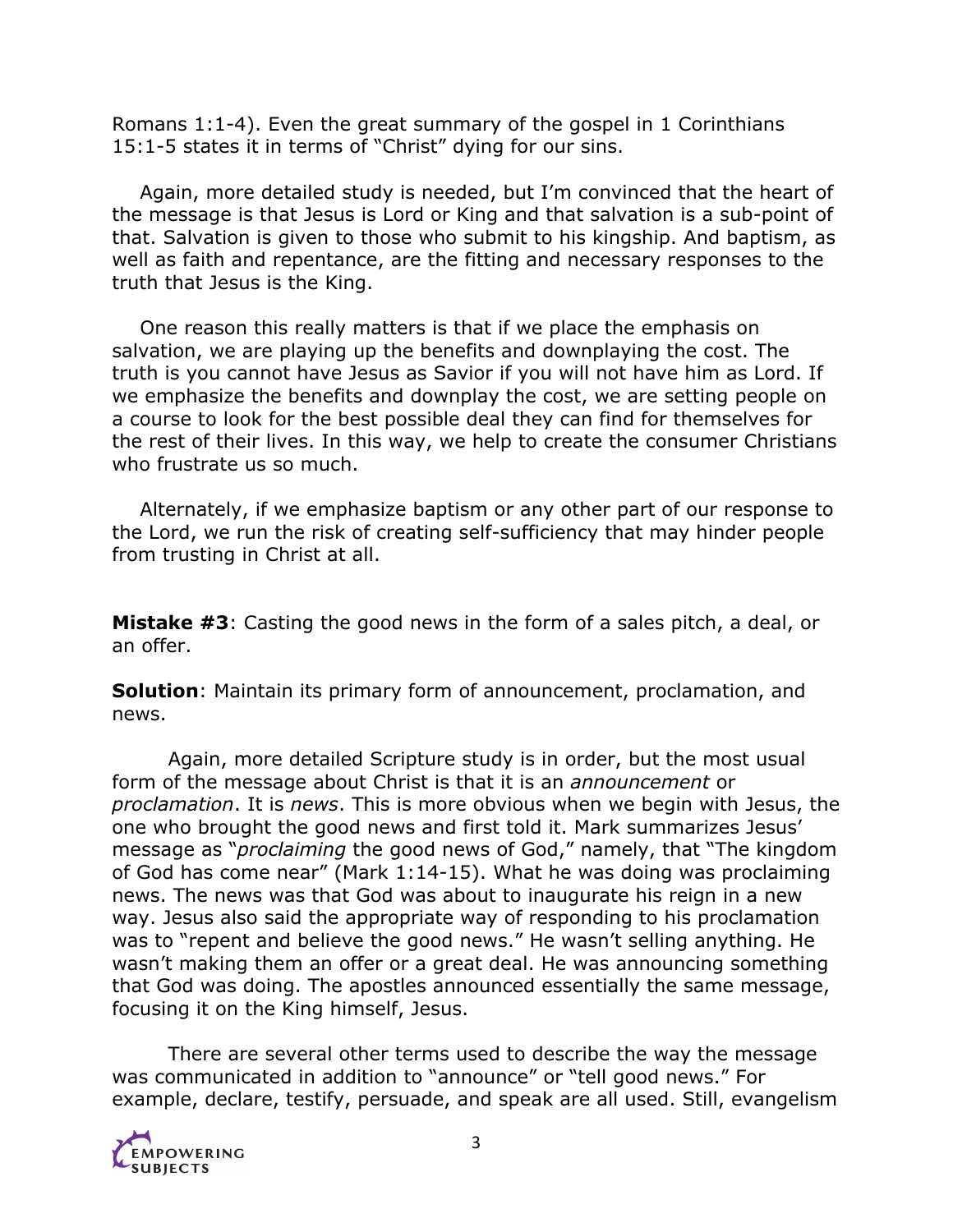is primarily a matter of announcing good news, as the word itself indicates. We must not distort the form of the message into a sales pitch or good deal. That runs the risk emptying the cross of its power or putting people's faith in human wisdom (1 Corinthians 1:17; 2:1-5), to say nothing of the fact that many of us hate the idea of trying to sell something to someone.

Mistaking the form of the message leads directly into the next mistake.

**Mistake #4**: Thinking we have to convert people

**Solution**: Stay in our lane and let God do the converting.

In order for conversion to happen, the good news must enter good soil and our good God must do his work of giving new birth. You may be able to pressure of manipulate someone into confessing Christ or getting baptized, but they will not be converted unless the gospel has come to them, their heart is open to receive it, they respond authentically, and God works to give them new life.

There is a way to minister to where the result will sometimes be that Christ writes a letter on open people's hearts, by the Holy Spirit (2 Corinthians 3:3). But there is also a way to minister where people merely get dunked.

Applying the notion of "closing the sale" to evangelism is blasphemy. There is no sale to be closed. When conversion does take place, it is a work of God in a person with an open heart. Our work is to announce good news, not to convert. This, too, removes pressure.

Concerning this mistake and the previous one, we should not conclude that our work is of little significance or do it in a casual, routine manner. The occasional use of the word "persuade" shows there is room for doing so as we announce the news. What's more, both Jesus and Paul worked really hard to communicate the gospel far and wide. We should care greatly and speak earnestly and often. It's just that we leave the converting to God and His Spirit. "So neither the one who plants nor the one who waters is anything, but only God, who makes things grow" (1 Corinthians 3:7).

**Mistake #5**: Separating the announcement of the kingdom from two other key aspects of Jesus' ministry.